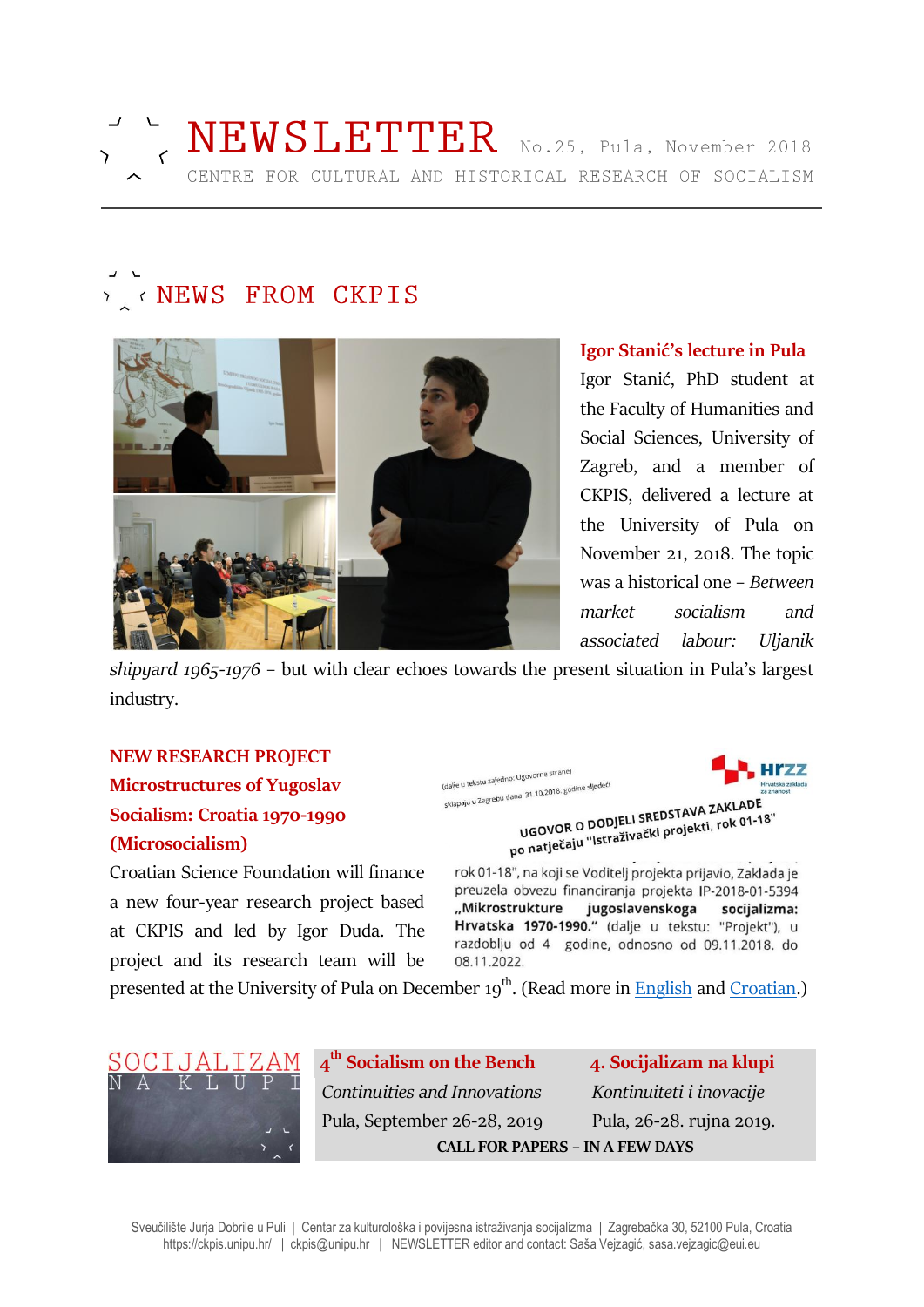

### **Socialist Ports in a Global Perspective – Rijeka: 31 May– 1 June 2019**

This workshop aims to discuss the functions, specifics and regional embeddedness of socialist ports throughout the 20th century in a global perspective. We focus on the locality (socialist ports as specific economic, political or social locations, as part of a port city, as part of an international network), on the agents (e.g. national and local authorities, workers and sailors within a highly international working environment)… [\(Read more\)](https://www.histsem.uni-kiel.de/de/abteilungen/osteuropaeische-geschichte-1/forschungsprojekte/projektordner/socialist-ports-in-a-global-perspective) Application deadline: 10 December 2018

### **Labour in History & Economics Conference – Oxford: 15-16 April 2019**

The transformation of work and concepts of labour, the movement of workers within and between countries, and changes in how people obtain work are significant trends in many contemporary economies. While they may appear to be new developments, these processes have historical roots and precedents. With the increasing use of historical data in economics and the return of labour to the forefront of economic history… [\(Read more\)](https://oxfordlabourconference.wordpress.com/call-for-papers/) Application deadline: 14 December 2019

# **Experts, knowledge and the (de)legitimization of European politics. 15th HEIRS Conference – Paris: 23-24 May 2019**

Since the beginning of the European integration process, decision-makers have worked closely with experts and researchers to formulate and implement policies. These actors can be considered as an integral part of European politics. However, think tanks, expert groups and research services play an ambivalent role in policy-making: … [\(Read more\)](https://heirsweb.wordpress.com/category/upcoming-conferences/) Application deadline: 15 December 2018

# **The rise of economic inequality. Contributions from the history of the social sciences - Bologna: 11-13 April 2019**

The Italian Association for the History of Economic Thought (AISPE) invites historians of economic thought, global historians, political scientists, sociologists, economists, as well as other social scientists and scholars of the humanities, to contribute to an interdisciplinary conversation about the evolution of economic inequality… [\(Read more\)](http://www.aispe.eu/wp-content/uploads/2015/09/CfP-AISPE-XVI_En-71.pdf)

Application deadline: 15 December 2018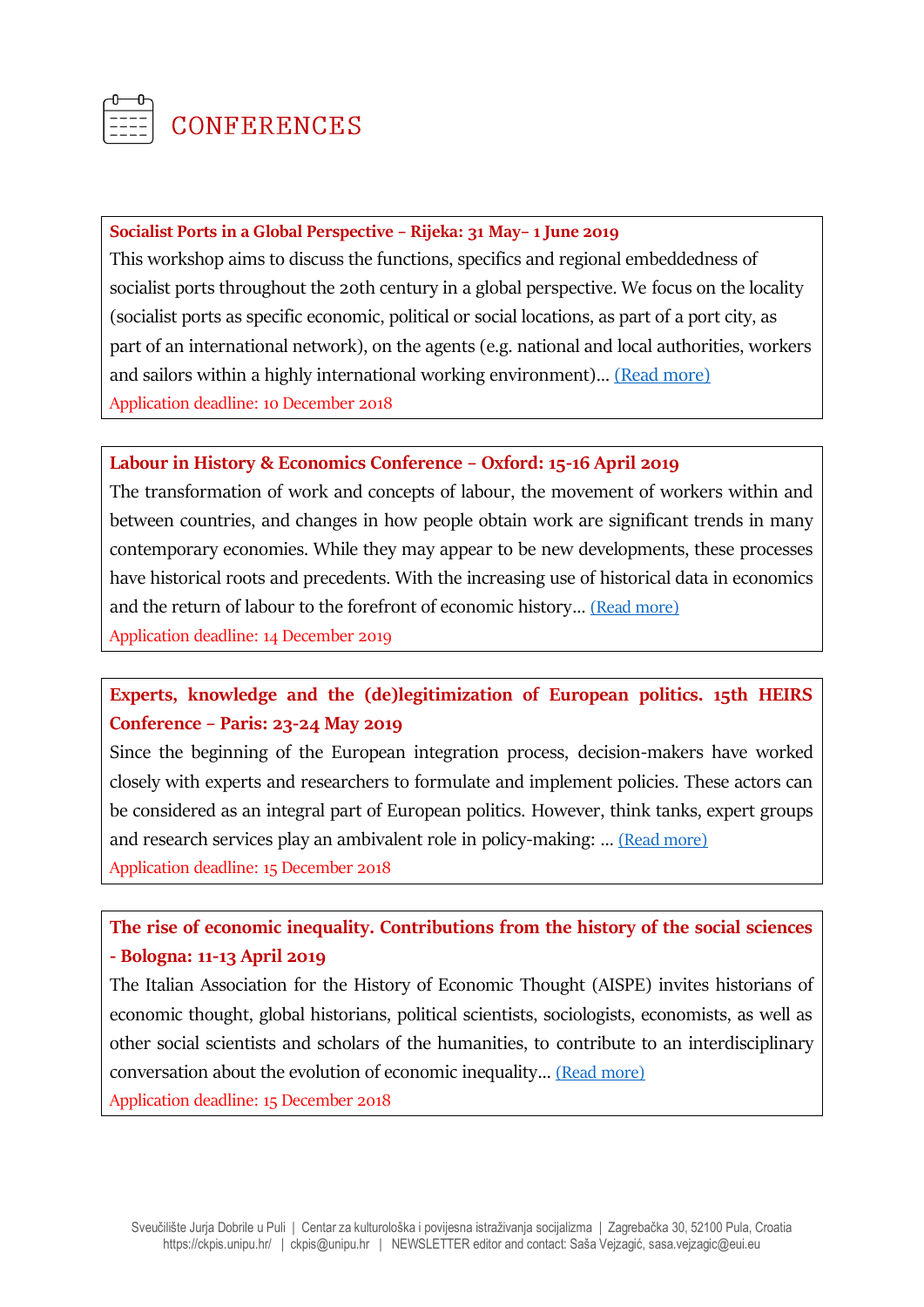**Negotiating Hierarchy: Status and Rank in European History. The 13th Annual Graduate Conference in European History (GRACEH 2019): 25-27 April 2019**

This conference thus aims to bring together young and early-career scholars, focusing on various eras and areas, to discuss the realities, representations, and overarching consequences of hierarchies in European history. We welcome proposals for papers that discuss various types of social, cultural, political, organizational... [\(Read more\)](https://graceh2019.wordpress.com/)

Application deadline: 16 December 2019

# **Firms and Social Change in Eastern and Southeastern Europe. Historical, Political and Economic Perspectives – Regensburg: 23-25 May 2019**

The 7th Annual IOS Conference will discuss the specificity of firms and their behavior in Eastern and Southeastern Europe. We will address both historical trajectories since the 19th century and current processes. As a region where empires dissolved a century ago, where two world wars led to incredible human and material losses... [\(Read more\)](https://www.ios-regensburg.de/fileadmin/doc/veranstaltungen/2019/2019_IOS_7_Conference_CfP.pdf)

Application deadline: 21 December 2018

# **Affect and Gender between Academia, Arts and Activism. Genealogies - Methodologies – Normativities – Berlin: 9-10 May 2019**

Engaged in promoting an interdisciplinary dialogue, this symposium intends to connect research on gender and on affect so as to contribute to the on-going discussion on the following questions: What do studies of affect and emotion gain from a better understanding of gender dynamics? [\(Read more\)](https://www.hsozkult.de/event/id/termine-38882)

Application deadline: 31 December 2018

# **20 years after the NATO intervention in Yugoslavia: Local, Regional and Global Aspects of 'Humanitarian interventions': Leipzig 23-25 May 2019**

Considering the diversity of disciplines, approaches and topics already addressed in the literature, the workshop aims at bringing together scholars and activists (both from the region and abroad) from various disciplines such as History, Political Sciences, International Law, Sociology… [\(Read more\)](https://www.hsozkult.de/event/id/termine-38807)

Application deadline: 15 January 2019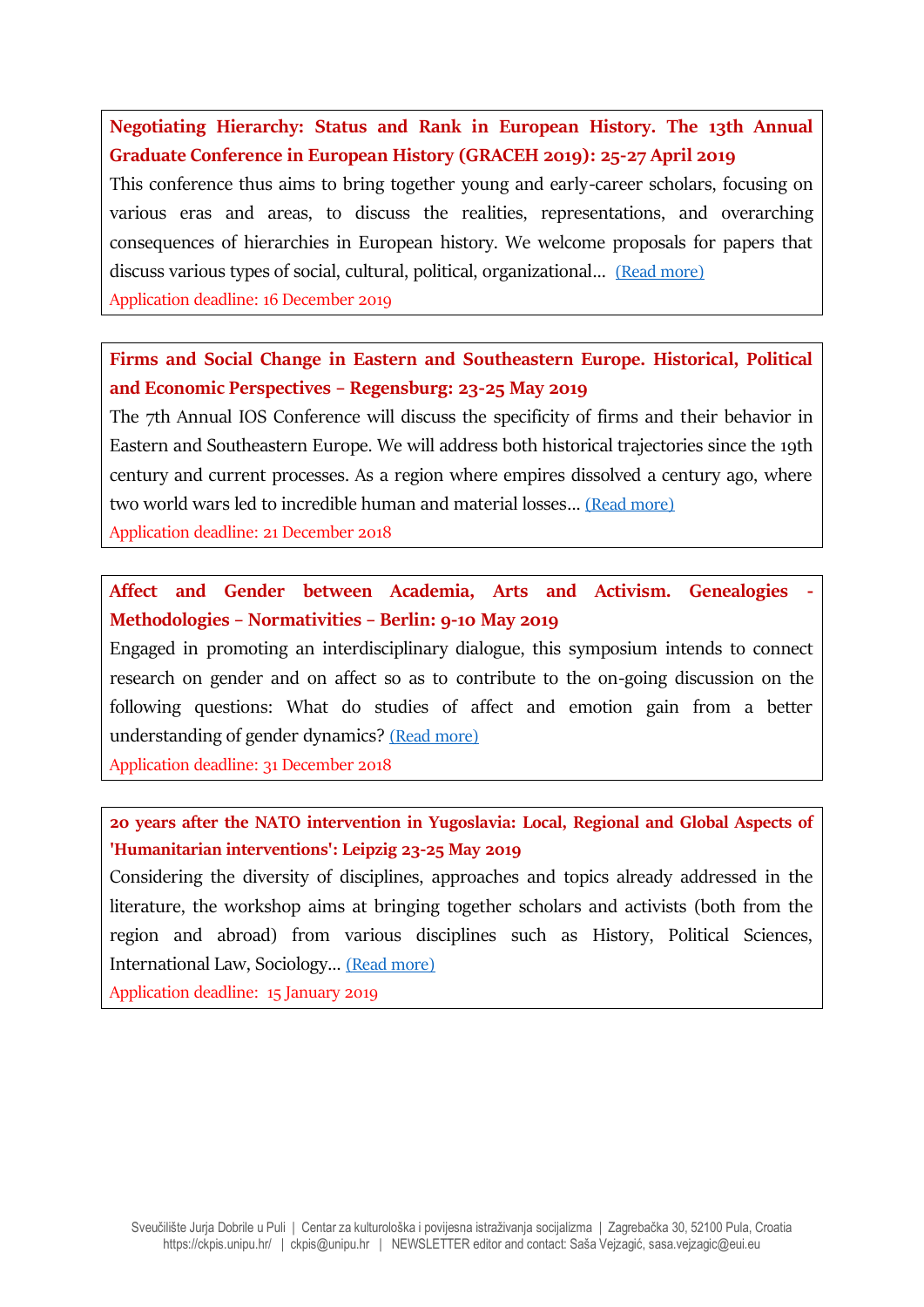# **CAPPE Conference | After the "End of History": Philosophy, History, Culture, Politics - Brighton: 11-13 September 2019**

This interdisciplinary conference invites papers which reflect on the multiple impacts and legacies of '89: cultural, political, historical and philosophical. Where are where we are now; where we are heading; and where we should be heading? How are philosophers, historians, analysts, activists and artists responding to these challenges? [\(Read more\)](http://arts.brighton.ac.uk/re/cappe/calendar/cappe-conference-after-the-end-of-history-philosophy,-history,-culture,-politics) Application deadline: 31 January 2019

# **State and Non-state Actors in Eastern and Central Europe: Past, Present and Future - Dublin: 9-11 May 2019**

cholarship on Central and Eastern Europe has variously focussed on the relationship between the state and the individual, governments and industries, political regimes and their discontents. Whether approached in terms of historical experiences and legacies, political and economic transformations, cultural and memory studies... [\(Read more\)](http://iarcees.org/docs/CFP_AC_2019_State_nonState.pdf) Application deadline: 19 December 2019

# **CAPPE Conference | After the "End of History": Philosophy, History, Culture, Politics-Brighton: 11-13 September 2019**

This interdisciplinary conference invites papers which reflect on the multiple impacts and legacies of '89: cultural, political, historical and philosophical. Where are where we are now; where we are heading; and where we should be heading? How are philosophers, historians, analysts, activists and artists responding to these challenges? [\(Read more\)](http://arts.brighton.ac.uk/re/cappe/calendar/cappe-conference-after-the-end-of-history-philosophy,-history,-culture,-politics) Application deadline: 31 January 2019



## **Dražen Cepić, Class Cultures in Post-Socialist Eastern Europe**

This book investigates the extent to which social class has changed in Eastern Europe since the fall of communism. Based on extensive original research, the book discusses how ideas about class are viewed by both working class and middle class people. The book examines how such people's social identities are shaped by various factors including economic success, culture… [\(Read More\)](https://www.routledge.com/Class-Cultures-in-Post-Socialist-Eastern-Europe/Cepic/p/book/9781138321366)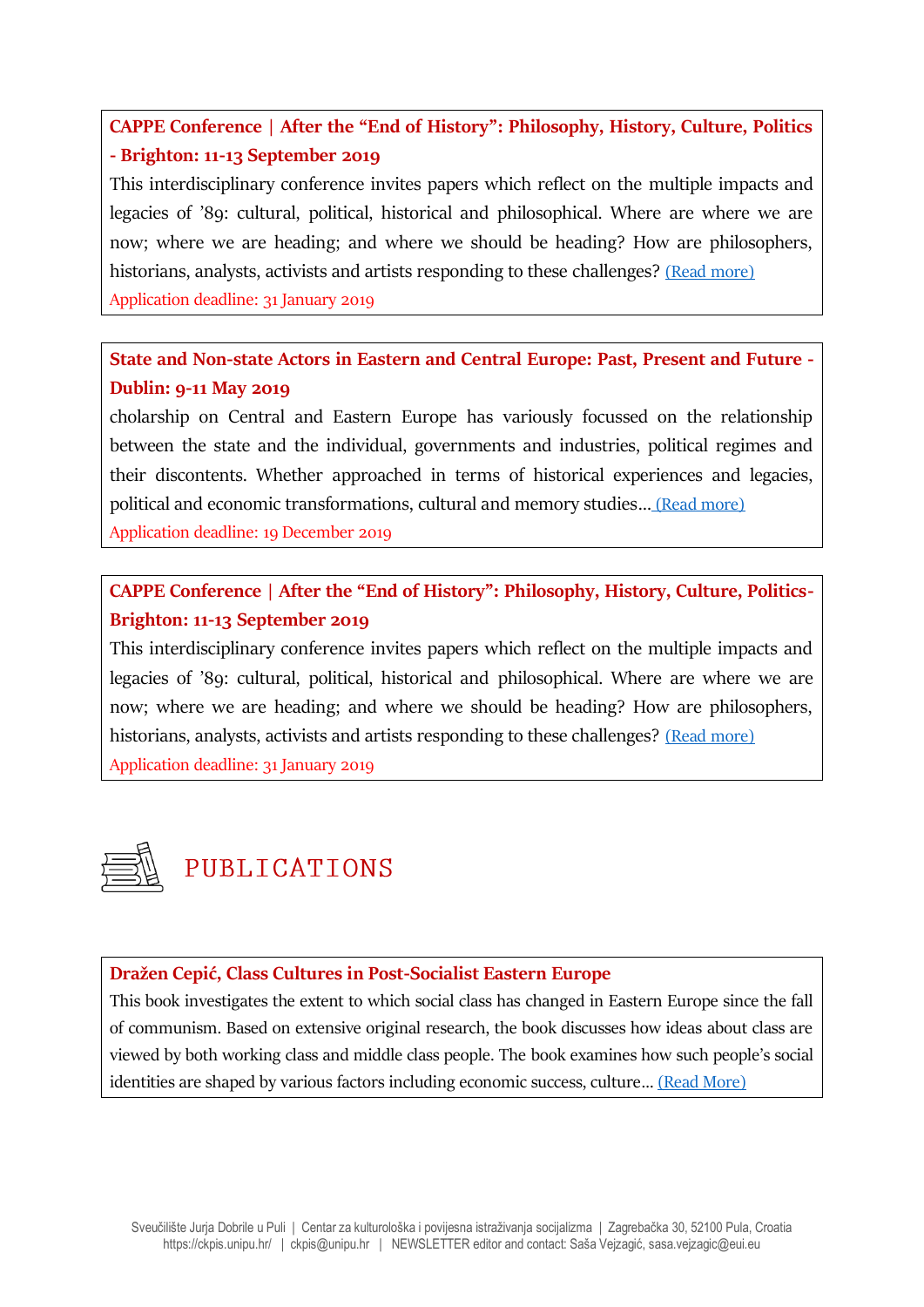### **European Review of Economic History 22 (2018), 4**

The European Review of Economic History is a major outlet for research in economic history. Articles cover the whole range of economic history papers on European, non-European, comparative and world economic history are all welcome. Contributions shed new light on existing debates, raise new or previously neglected topics, and provide fresh perspectives… [\(Read More\)](https://academic.oup.com/ereh/issue/22/4)

## **CfA – Special issue: International Organizations throughout the 20th and 21st Centuries: Successes, Failures, Transformations, and Challenges**

The proposed special issue seeks original theoretical, comparative, and case studies providing disciplinary and multidisciplinary perspectives on the history of international... [\(Read More\)](https://www.connections.clio-online.net/event/id/termine-38680) Application deadline: 15 January 2019

### **CfA: Radical History Review - Fascisms and Antifascisms since 1945**

Submissions may focus on all parts of the world—we especially seek work with a transnational and comparative scope that addresses geographies outside of Western Europe and the United States. Papers that analyze the relational nature of the struggle between fascist and antifascist... (Read [more\)](https://www.radicalhistoryreview.org/call-for-papers/fascisms-and-antifascisms-since-1945/)

Application deadline: 1 February 2019

# POSITIONS, GRANTS AND STIPENDS

### **Professorship "History" - Copenhagen**

The Department seeks applicants with excellent qualifications and expertise in business and/or economic history. The Professor will be affiliated with the Department's Centre for Business History. We particularly welcome applications from candidates who can demonstrate... (Read [More\)](https://www.cbs.dk/cbs/jobs-paa-cbs/ledige-stillinger/professorship-in-history)

Application deadline: 3 January 2019

### **Visiting Fellowship Programme CSEES - Graz**

Visiting fellows are expected to present their work in a research seminar, discuss their research informally with members of the centre and contribute a working paper to the centre's working paper series and write a contribution to the research blog of the centre. [\(Read More\)](https://suedosteuropa.uni-graz.at/en/centre/visiting-fellowship-programme/) Application deadline: 15 January 2019